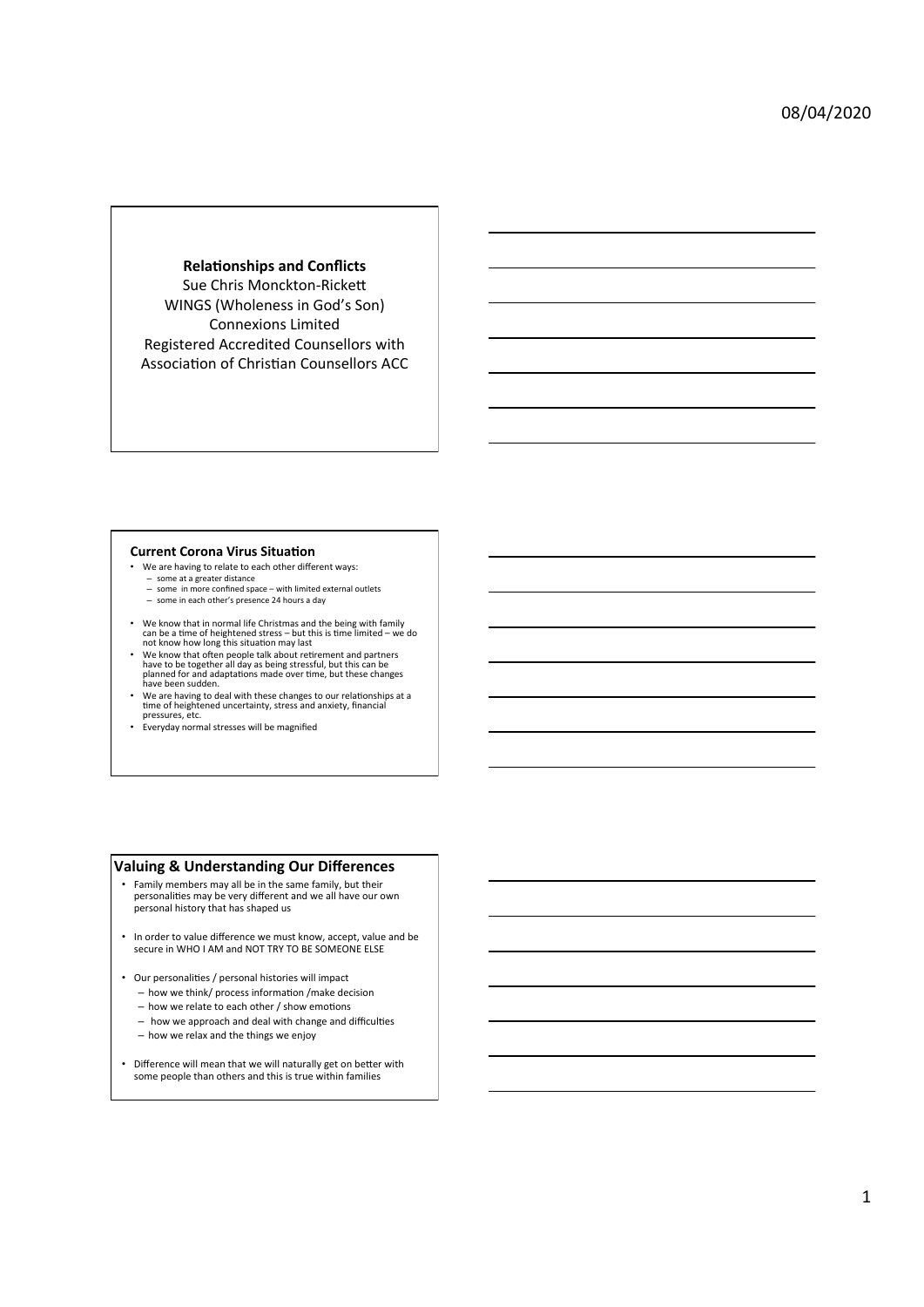# **Valuing Difference**

- But if we can understand each other better we may: - better understand & accept each other's strengths & weaknesses
	- work and live more effectively together
	- $-$  our gifts, qualities and skills can be used in the best way
	- better understand what makes each of anxious, angry, sad,<br>happy, relaxed and try work out how we can support each other
- People will feel that they can be REAL not have to be like someone else or live up to false expectations
- Accepting and Valuing DIFFERNCE involves
	- Not expecting everyone else to think, feel, react, decide, behave as we do.
	- $-$  Not expecting ourselves to think, feel, react, decide, behave as others do.

#### **Expectations**

- We all have all sorts of expectations both realistic and unrealistic
- Of God Of ourselves Of others Of relationships • People can feel too much is expected of them and some of us expect too much of ourselves
- People can feel that others have too low expectations of them (skills not recognised)
- We place expectations on people to change, to not be themselves…
- We place expectations on ourselves to change to please others…
- Being real, accepting people as they really are, without a list of expectations is the ONLY way to model unconditional love

#### **Communication**

"Laws" of Communication:

- If communication can fail IT WILL
- If a message can be understood in different ways, it will be understood in the way that does the most harm
- There is always somebody else that knows better than you<br>want you meant to say
- A vacuum with no communication has to be filled  $-$  usually with rumour, speculation & inaccuracy
- Modern conversations are often described as "a dialogue of the deaf"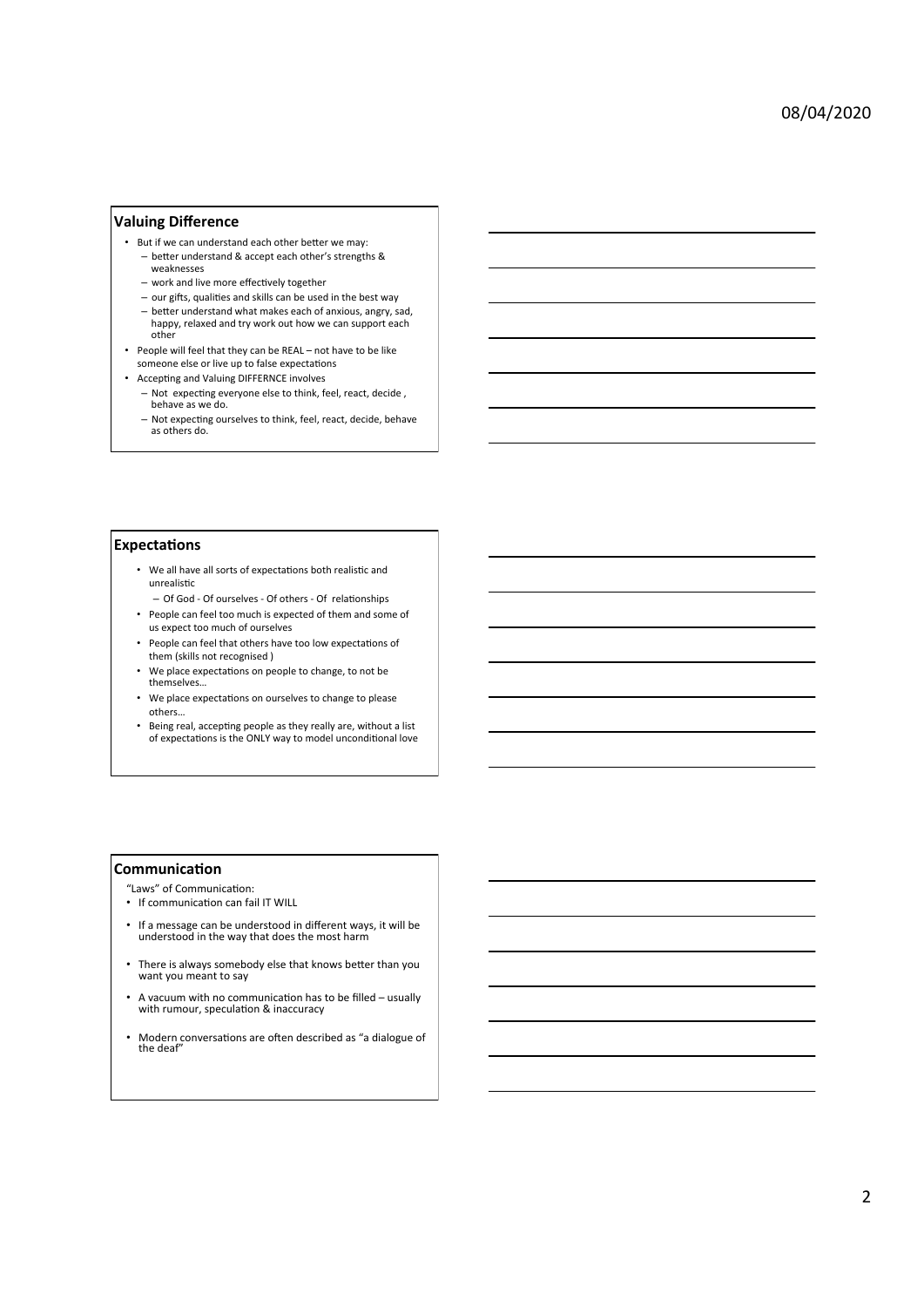# **Effective Communication**

- Involves SPEAKING and LISTENING
- Being aware • not just what we say, but how we say it
	- not just what the other person audibly hears, but what they unconsciously hear
	- not just how the other person reacts but how we expect them to react
- how our own fears, prejudices, experiences affect current relationships and our communication - not projecting them onto others
- Seeing the difference between "right" and "wrong" and just "my way of doing it"
- Setting aside time to discuss issues, not burying them
- Genuinely trying to understand the other person

# **PROJECTION & TRANSFERENCE**

- Both projection and transference can have a significant impact on how we<br>communicate with each other:<br>• **Projection** is a form of defence mechanism in which a person:
	-
	-
	- unconsciously denies some aspect of their behaviour or attitudes<br>- displaces them onto another person, when they feel threatened<br>- accuse everyone else of behaving, thinking or feeling in the ways that they<br>are denying w
- A common form of **projection** occurs when an individual, threatened by<br>his own angry feelings, accuses another of harbouring hostile thoughts<br>**•** Blame will be placed on an outside force the government, society, the<br>ne
- **Transference** is the process of responding to someone or something as if they were someone or something else.

8 

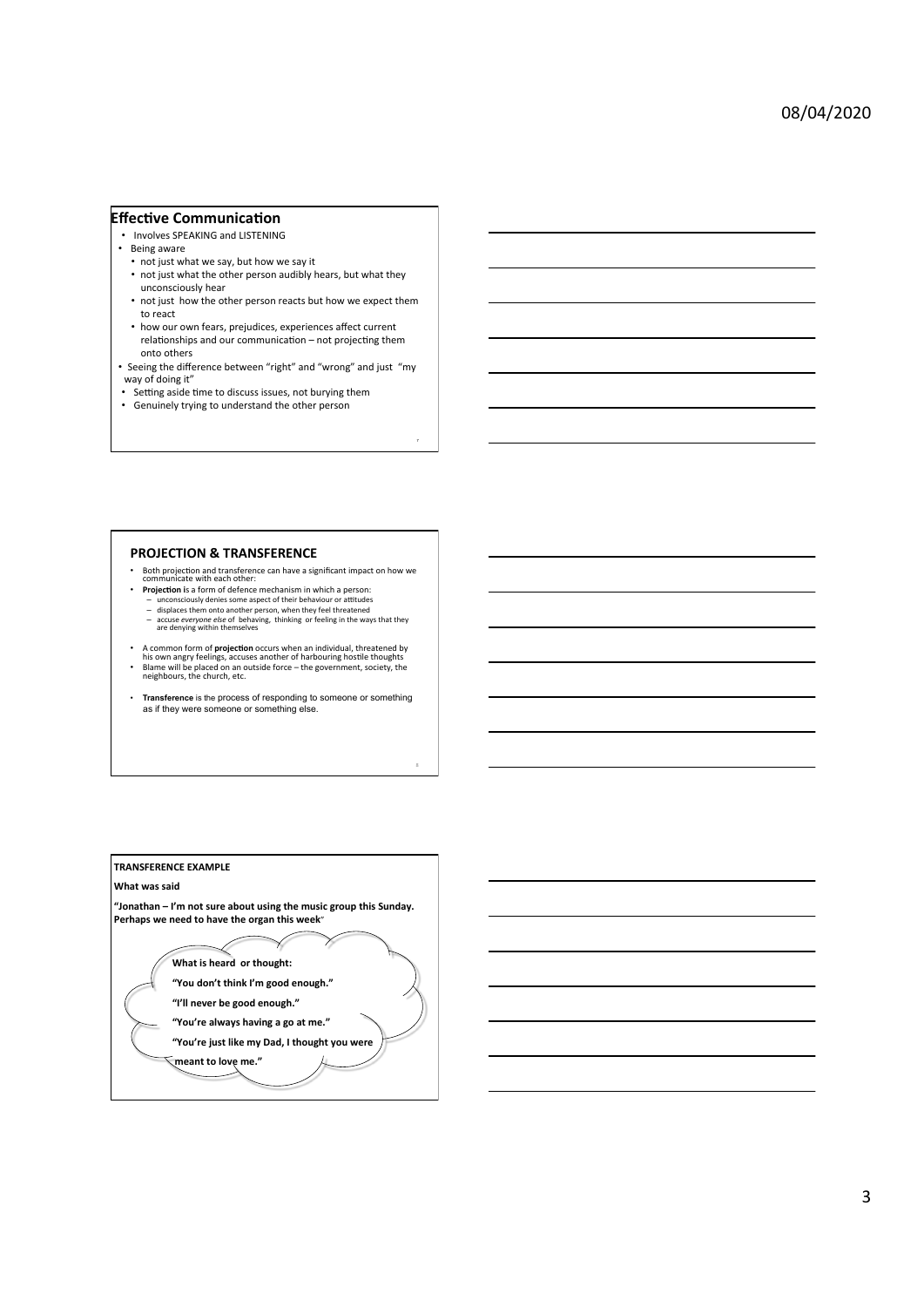



# The vicar now has a choice:

- He decides that he has to keep the peace at all costs and gives in. ACTING FROM THE PAST
- He gets angry because the sense of failure that he<br>has grown up with has surfaced again. ACTING<br>FROM THE PAST.
- He addresses the real issue and challenges his own<br>and the other's behaviour. ACTING IN THE PRESENT
- Unless the underlying issues are acknowledged and<br>addressed the conflict and the destructive<br>behaviour will just escalate



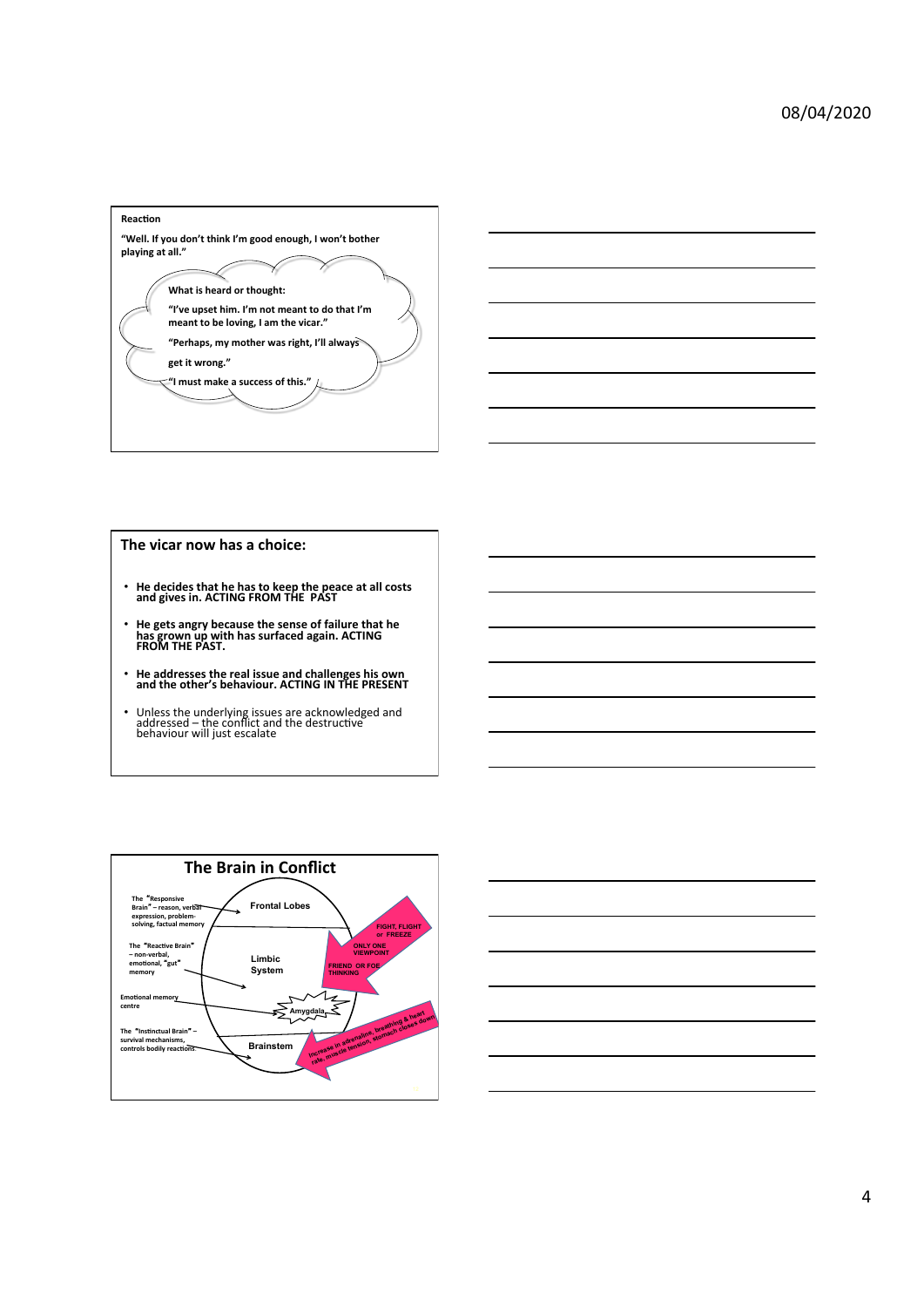# **Surviving Conflict**

- In any conflict situation we need to consider:<br>• **How to handle the conflict when it explodes**
- 
- how we work through the issues after the explosion

#### Handling the Explosion - Getting through the first 90 seconds ...

- Breathe deeply and slowly
- Ask for time out
- Count backwards from 10 slowly
- Calm, physical movement stand up, sit down, have a drink of water, walk around the house / garden, tense and untense muscles in legs, etc.
- Have a "grounding" object to carry holding cross, stone, small ball, etc.
- Focus on a physical object or an image that calms you down

# **After the first 90 seconds: Reflect On**

- Own and understand your own anger Who are you angry with? / What precisely about their behaviour has upset you?
- Are my reactions just to the current issue or from the past then separate the issue now from the issues of the past
- Try to evaluate how important the issue really is
- Am I seeking a solution or seeking power/ just trying not to feel powerless?

14 

• How do I handle conflict?

#### **Conflict Strategies**

- We each manage conflict differently, which may be influenced by our personalities, our experiences of and learnt reactions to that conflict
- One way of thinking about how we handle conflict is to think about the income we place of the relationship aspect and achieving "goals".
- The following is a way of thinking about different strategies:
- **THE SHARK** Assertive and uncooperative. Very high emphasis on achieving personal goals, getting the job done, little concern for<br>relationships. Play to win –forceful, direct, set out to get others to accept their viewpoint. They either do not care what others think about them or it comes over that way, but later may feel bad about unwittingly hurt
- peoples feelings.<br>• THE TURTLE Unassertive and uncooperative. Neglects both goals and relationships. Overwhelming priority to avoid conflict at all costs by<br>withdrawing. Must have time to think things through on their own.
- THE TEDDY BEAR Co-operative but unassertive. Priority relationships, but little attention to goals including their own. Avoids conflict by smoothing over the rough edges. Can bring a calm atmosphere, but often cause issues to remain unresolved. • **THE OWL** – AsserIve & co-operaIve – relaIonships and goals both have a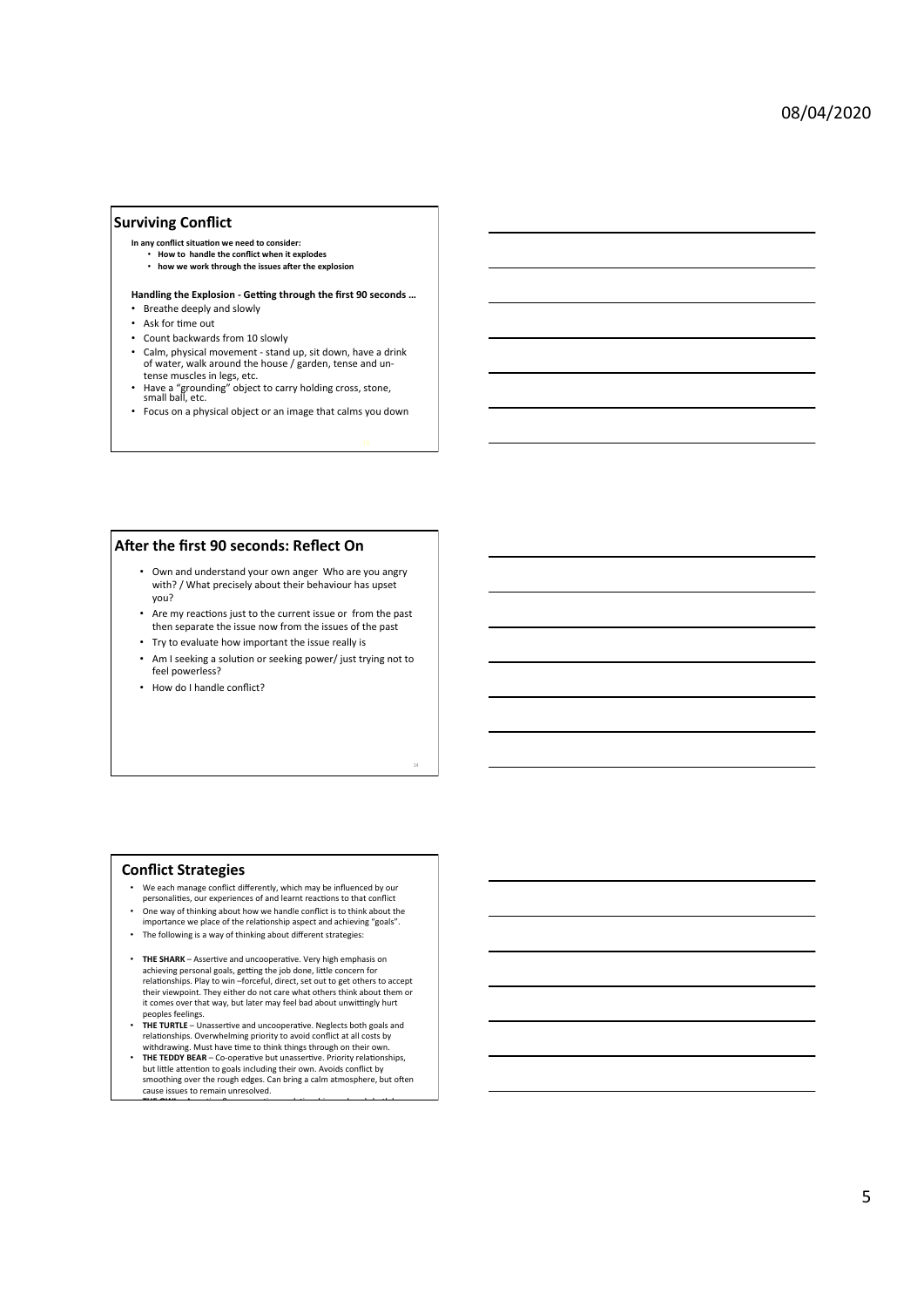#### **Conflict Strategies**

- THE TEDDY BEAR Co-operative but unassertive. Priority relationships, but little attention to goals including their own. Avoids conflict by<br>smoothing over the rough edges. Can bring a calm atmosphere, but often cause issues to remain unresolved.
- **THE OWL** Assertive & co-operative relationships and goals both have a<br>high priority and needs to have both fulfilled to be happy with situation.<br>Seeks win-win situation. Work by identifying & confronting what they s as "real" issues.
- **THE FOX** The middle way in terms of goals and relationships, and assertiveness and co-operation levels. Genuine negotiators – prepared to<br>trade own agenda for mutually acceptable outcome. Value pragmatic effective solutions rather than ideals.

When we are in conflict situations it may help to know what strategy we<br>adopt and what the other person(s) adopts and work out how to negotiate the differences. Sometimes the different strategies can themselves be the cause of more conflict.





#### **CARING CONFRONTATION**

- Visual way to think about negotiation- holding out a left and right hand palm up, not pointing an accusing finger
- •<br>• Left hand establishes the relationship first Right hand raises the issue
- Key thing is that in any kind of care confronting you must stay in the present<br>moment and not act from the past thinking back to the transference example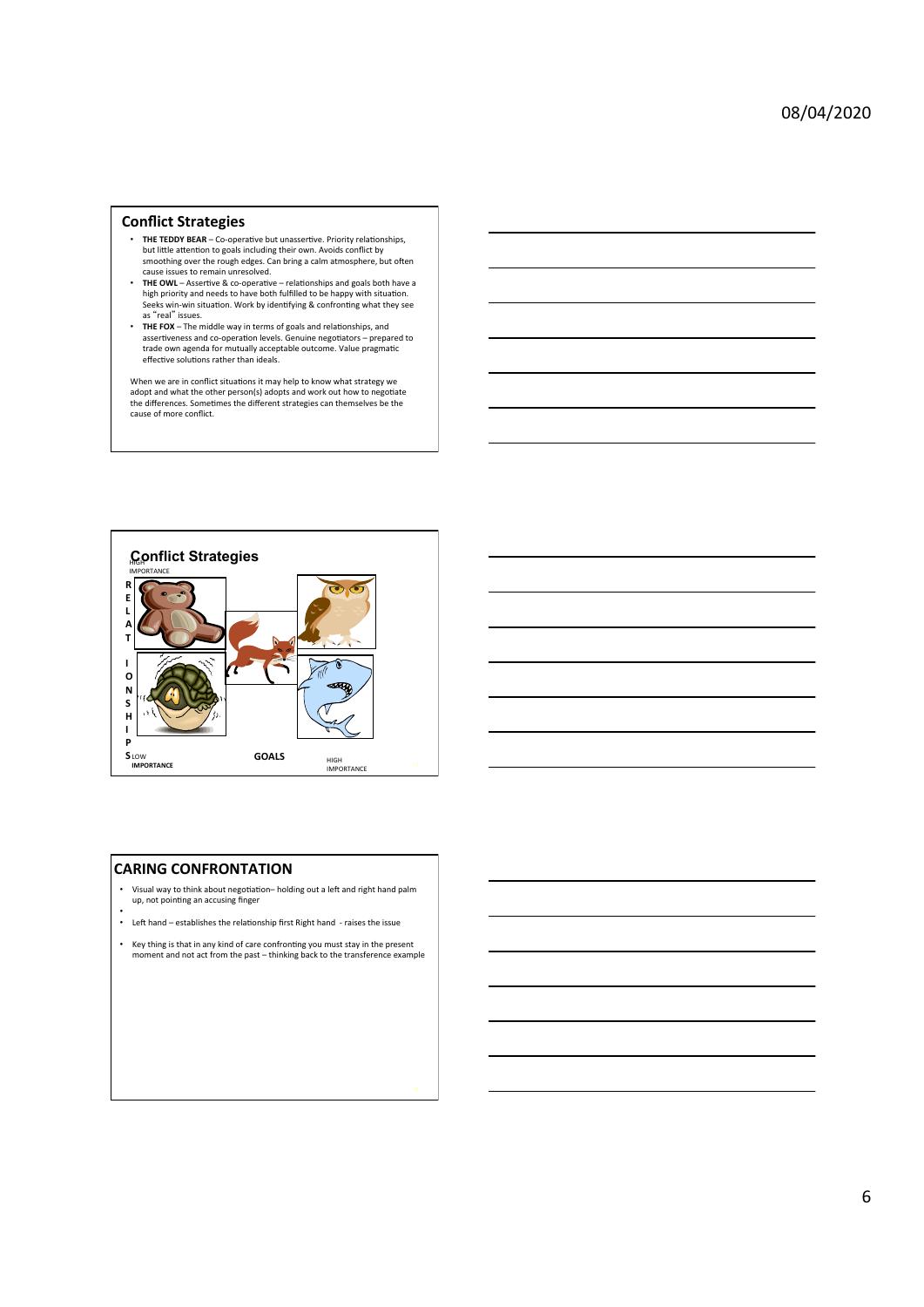## **CARING CONFRONTATION**

# **CARING** -<br>(RELATIONSHIP IN THE LEFT HAND)

**I** want to get our relationship right ...

**I** want to give you a chance to express **your** side

**I** want to give you the freedom to<br>express your real feelings ......

**Ill try my best to understand your**  viewpoint......

**I'll try not to manipulate or pressure you** or distort the differences

between us...

**IU** II try to stay with the discussion<br>until we<sup>*'*</sup> ve worked through to a place of mutual understanding.....

#### **After the first 90 seconds and Beyond**

- Set aside time to discuss issues not wait until the conflict arises again
- Choose to stick with a discussion not avoid it . BE REAL
- Try to understand and talk about how we function as individuals our differences, our expectations of each other our communication methods and<br>how we deal with conflict

**CONFRONTING -**<br>(ISSUE IN THE RIGHT HAND)

..but there are some deep issues

**..** but I want you to hear my side

**......and I want you to allow me to** 

**......and I want you to try to understand** 

**.......and I want your clear, unpressured, honest view of our differences.** 

**.......and I want you to keep working**  with me until we reach this place.

**between** us

express mine.

**my viewpoint** 

m... but..<br>clearly

- Be real about forgiveness if there is a need for it it is hard, takes time & has to be worked at as a choice not a feeling and it is not about saying that "it<br>doesn't matter" or that behaviour does not have to be addressed
- Work out what space each person needs
- Somewhere to be alone, uninterrupted
- Discuss boundaries times of the day when rooms are for certain people / who uses computers, etc.
- When do we need a break from each other may be an idea not to take your exercise always together
- Think about how you manage your own stress relaxation activities /
- exercises, taking care of yourself physically and mentally
- Does each of us need to interact with others outside of the family? A private chat – somewhere to be there for us

#### **After the first 90 seconds and Beyond**

- Set aside time to discuss issues not wait until the conflict arises again
- Choose to stick with a discussion not avoid it . BE REAL
- Try to understand and talk about how we function as individuals – our differences, our expectations of each other our communication methods and how we deal with conflict
- Be real about forgiveness if there is a need for it. It is hard, takes time & has to be worked at as a choice not a feeling. It is not about saying that "it doesn't matter" or that behaviour does not have to be addressed

21